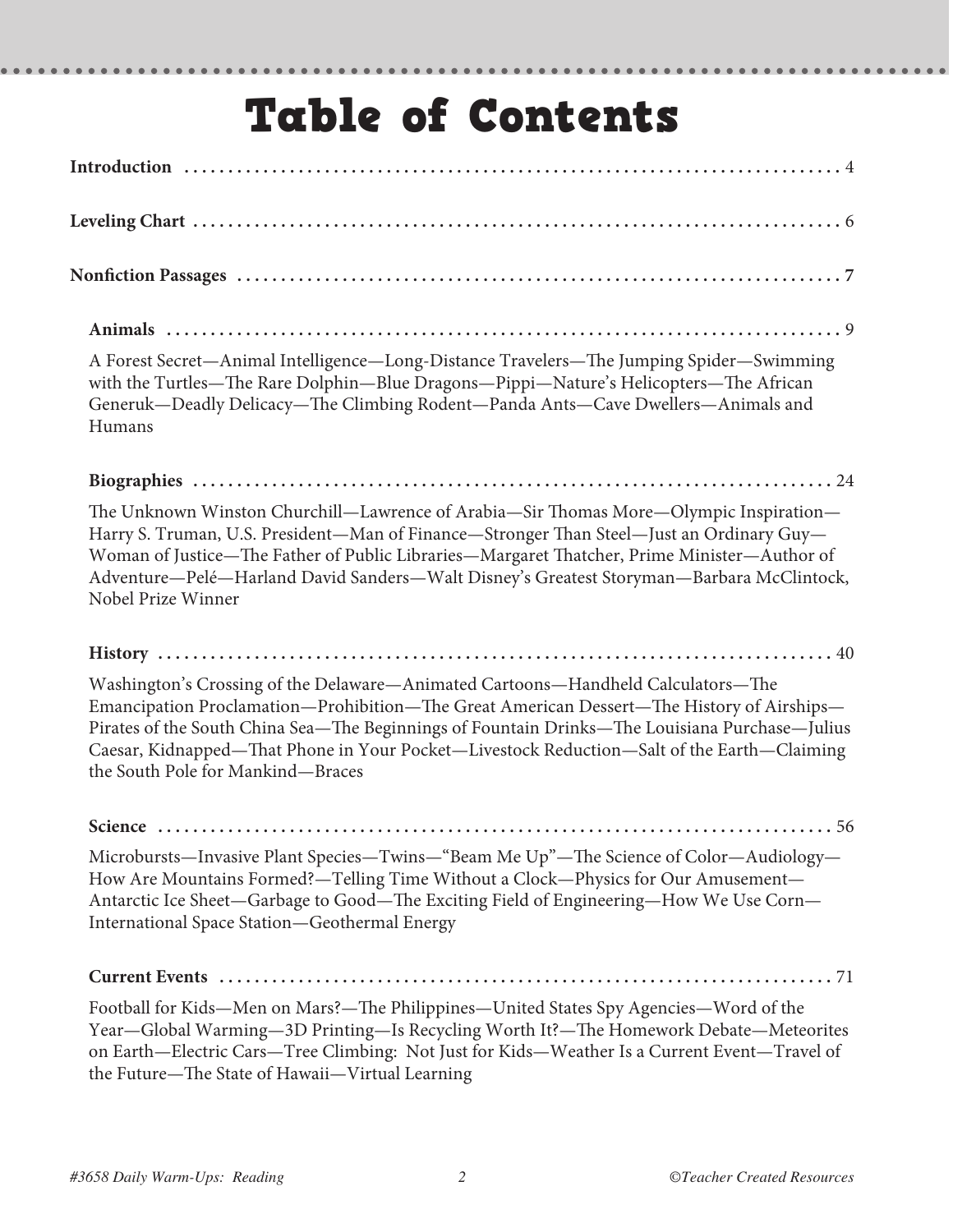# Table of Contents *(cont.)*

| Bearskin-Puss in Boots-Felicia and the Carnations-The Firebird-Prince Ricky-The Old Woman<br>and the Doctor-Mercury and the Woodman-The Bear and the Travelers-The Stag at the Pool-<br>Two Fables-Samar and the Tigers-The Turtle and the Lizard-The Perfect Princess-The Lynx and<br>the Hare: A Chippewa Fable-The Miserly Farmer |
|--------------------------------------------------------------------------------------------------------------------------------------------------------------------------------------------------------------------------------------------------------------------------------------------------------------------------------------|
|                                                                                                                                                                                                                                                                                                                                      |
| Storms of Life-Held for Ransom-Friend or Foe-Salvage, Anyone?-Space Wars-Leap from the<br>Sky-Maria Isabella Boyd-The Raft-The Midnight Ride-Bombs Away-Texas Quilts-Farewell at<br>Independence, Missouri-Penicillium-Kit-Labor for Grain-Golf for Everyone                                                                         |
|                                                                                                                                                                                                                                                                                                                                      |
| Meeting of Two Worlds-Change of Plans-Climb a Mountain-Friendly Ferns-Fast Pitch-<br>Rescue Companion-Perfect Planets-Restart-Tunnel Tour-Mountains and Mushrooms-<br>Runaway—Morning Meal—Kite Competition—Runner-Up—A New Language—Return of the Aunts                                                                             |
|                                                                                                                                                                                                                                                                                                                                      |
| From the Depths-Green Goo-Adventure Hike-Security Guards-Island of Mystery-Reaching<br>for the Heights—Surf's Up!—Stranded!—The Case of the Missing Reed—The Kraken—Hummock<br>Trail-Dinner Biscuits-Go-Cart Adventure-State Fair-The Walking Dead?                                                                                  |
|                                                                                                                                                                                                                                                                                                                                      |
| A Deal with a Gremlin-Northern Night-Riches to Rags-The Storytellers-Tick Tock-The<br>Figurine-A Twist of Fate-The Gift of Sight-The Statue-The Cheshire Cat-Thoughts From a<br>Muse-The Time Machine-Dragon Games-Monster Camp-Shadows-The Electric Touch                                                                           |
|                                                                                                                                                                                                                                                                                                                                      |
|                                                                                                                                                                                                                                                                                                                                      |

 $- - - - -$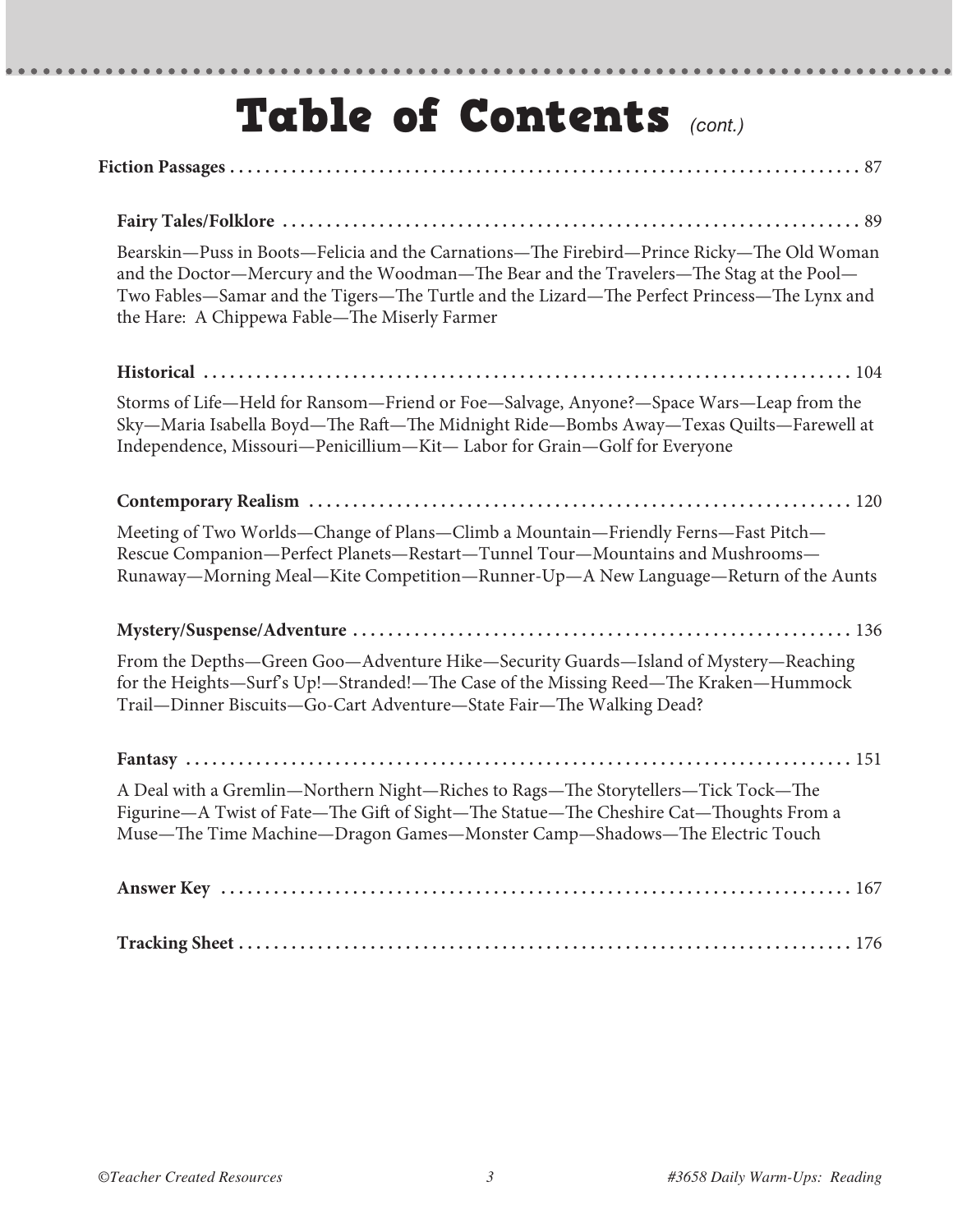Nonfiction: Animals

### *Name* **\_\_\_\_\_\_\_\_\_\_\_\_\_\_\_\_\_\_\_\_\_\_\_\_\_\_\_\_\_\_\_\_\_\_\_\_\_\_**

## Blue Dragons

Do dragons exist today? Although often dismissed as a mythical creature, we actually live among several different types of "dragons." For example, you may have seen a dragonfly hovering in a summer garden or read about a Komodo dragon lizard. The ocean has its share of dragons, too.

The blue dragon is a marine snail without a shell. It is commonly known as a blue sea slug. This particular species of marine snail can swallow a bubble of air (which it holds in its stomach) that enables it to float upside down on the surface of the ocean. The underside of the slug is blue, and its back is a grayish color. This helps to conceal it from birds flying overhead and from fish swimming below.

Blue dragons feed on poisonous man-of-war jellyfish and other similar species. When food is scarce, they will eat each other. They collect toxins from the jellyfish and store it in many finger-like structures. This ability to store poison gives them a much stronger sting than the jellyfish itself. They use this poison as a defense against predators. The sting can also be felt by people.

Daily Warm-Up

These creatures are rarely visible for study and observation except for when they approach land during times of onshore winds. They have been sighted in Hawaii and in tropical waters around the world. Beware of the blue dragon's sting!

#### Text Questions

- **1.** What is the purpose of the first paragraph?
	- a. to give details about the topic
	- b. to introduce the subject
	- c. to introduce the author
	- d. to give examples of mythical monsters
- **2.** What is the blue dragon's main defense against predators?
	- a. It floats upside down in the water.
	- b. It stores poison and stings predators.
	- c. It feeds on poisonous jellyfish.
	- d. It moves to coastal waters during times of onshore winds.
- **3.** What does the word *conceal* mean as it is used in the text?
	- a. discover
	- b. reveal
	- c. protect
	- d. hide
- **4.** How does the coloring of the blue sea slug provide camouflage?
	- a. It floats right side up so the blue faces down in the water.
	- b. Its blue coloring makes it blend in with ocean waves.
	- c. The blue blends in with the ocean as seen from above, and the gray blends in with the ocean as seen from below.

\_\_\_\_\_\_\_\_\_\_\_\_\_\_\_\_\_\_\_\_\_\_\_\_\_\_\_\_\_\_\_\_\_\_\_\_\_\_\_\_\_\_\_\_\_\_\_\_\_\_\_\_\_\_\_\_\_\_\_\_\_\_\_\_\_\_\_\_\_\_\_\_\_\_\_\_\_\_\_\_\_\_\_\_\_\_

\_\_\_\_\_\_\_\_\_\_\_\_\_\_\_\_\_\_\_\_\_\_\_\_\_\_\_\_\_\_\_\_\_\_\_\_\_\_\_\_\_\_\_\_\_\_\_\_\_\_\_\_\_\_\_\_\_\_\_\_\_\_\_\_\_\_\_\_\_\_\_\_\_\_\_\_\_\_\_\_\_\_\_\_\_\_

\_\_\_\_\_\_\_\_\_\_\_\_\_\_\_\_\_\_\_\_\_\_\_\_\_\_\_\_\_\_\_\_\_\_\_\_\_\_\_\_\_\_\_\_\_\_\_\_\_\_\_\_\_\_\_\_\_\_\_\_\_\_\_\_\_\_\_\_\_\_\_\_\_\_\_\_\_\_\_\_\_\_\_\_\_\_

- d. It squirts blue poison into the water to conceal it from predators.
- **5.** Why do you think this animal has the word *dragon* as part of its name?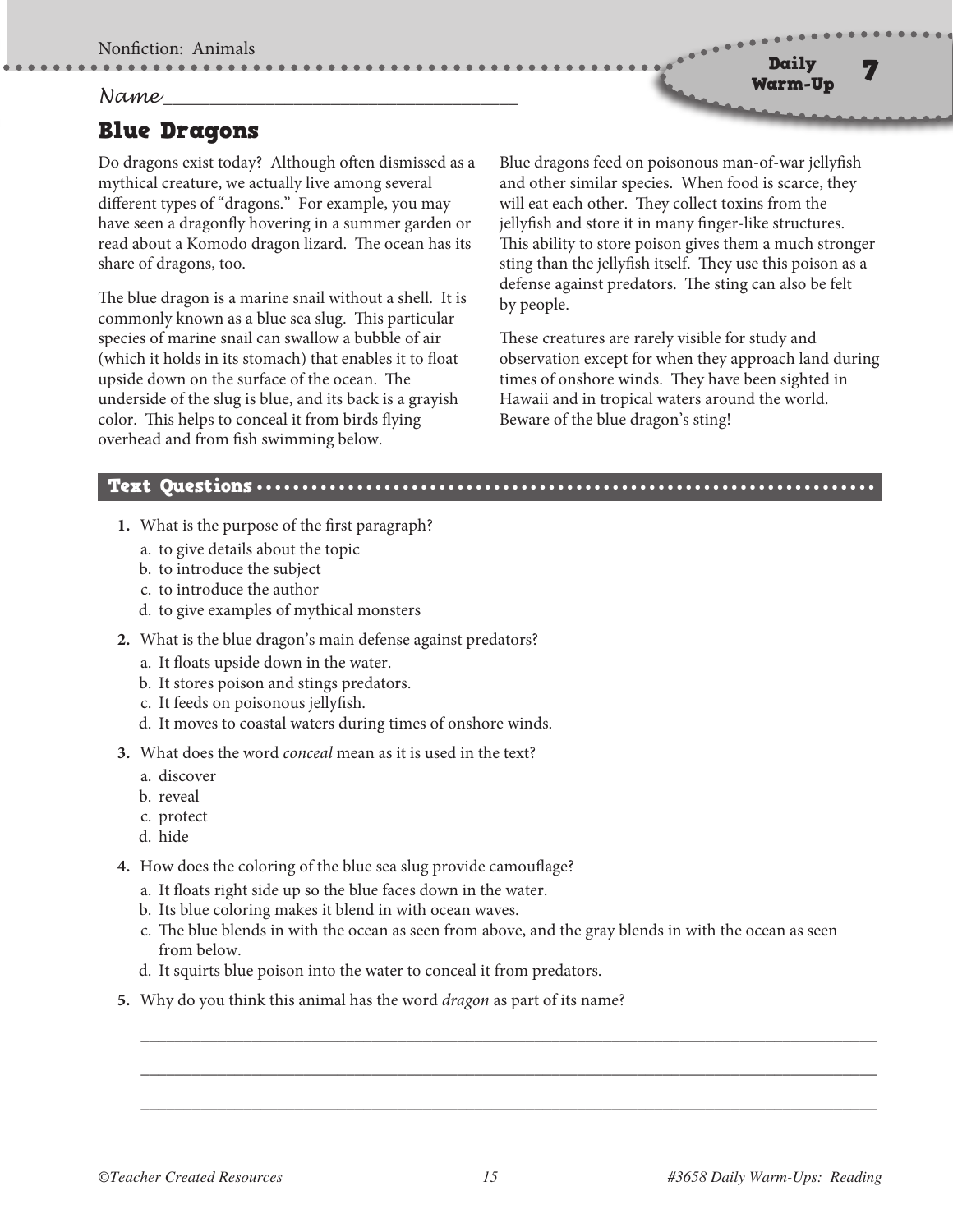### *Name* **\_\_\_\_\_\_\_\_\_\_\_\_\_\_\_\_\_\_\_\_\_\_\_\_\_\_\_\_\_\_\_\_\_\_\_\_\_\_**

# Walt Disney's Greatest Storyman

Sometimes we think more about how animation is created than the people behind the scenes. Bill Peet has written and illustrated over thirty books for children, and he is one of the major storytellers behind well-known animated movies.

Bill Peet began to develop his creative abilities at a young age. Peet grew up in Indianapolis, near the edge of the city, with access to the countryside. He also had the opportunity to visit his grandfather's farm, which bordered wilderness. Those experiences, combined with trips to the zoo, provided the foundation for future drawings of animals. When Peet entered school, his constant drawing sometimes became a problem, although one teacher encouraged his drawing. He dared to dream of a career in which he could put his drawing habit to use. He won a scholarship to an art school after high school and studied there for three years.

After art school, Peet needed to figure out a way to earn a living. He heard that Walt Disney was looking for

artists, so he moved to California. There, Peet sketched and planned screen stories. He eventually became a storyman. Animated movies are made up of many individual drawings. Peet did the complete storyboards for two movies, *The Sword in the Stone* and *101 Dalmatians*. He also worked on *Peter Pan*, *Dumbo*, and *The Jungle Book*.

Peet's children's stories began as bedtime stories for his sons. He illustrated his stories with many animals and some people, too. Peet claims the reason for this is he loves to draw animals.

Bill Peet used different media for his drawings. He drew in pastels, pencils, and ballpoint pen. He dabbled in oil painting for a brief time. Many of his book illustrations are done in colored pencils and ink.

Two of Peet's animated works won awards. He's more well-known, though, as "Walt Disney's Greatest Storyman."

#### Text Questions

**1.** Based on the passage, which of the following movies did Bill Peet not work on?

- a. *A Bug's Life* b. *Dumbo* c. *101 Dalmatians* d. *The Jungle Book*
- **2.** What does the word *access* mean as it is used in the second paragraph?
	- a. able to approach
	- b. a way of using something
- c. the ability to get to a place
- d. to retrieve data from a computer
- **3.** What inspired Bill Peet's drawings of animals?
	- a. the countryside near his home
	- b. his grandfather's farm and wilderness
- c. visits to the zoo
- d. all of the above
- **4.** What characteristic might have contributed to Disney's acceptance of Peet as a main storyman?
	- a. his high-school drawings
	- b. his ability to write and illustrate stories
	- c. his growing up in the city
	- d. his oil paintings
- **5.** How can your passions and abilities relate to possible careers in the real world? Give examples to support your answer.

\_\_\_\_\_\_\_\_\_\_\_\_\_\_\_\_\_\_\_\_\_\_\_\_\_\_\_\_\_\_\_\_\_\_\_\_\_\_\_\_\_\_\_\_\_\_\_\_\_\_\_\_\_\_\_\_\_\_\_\_\_\_\_\_\_\_\_\_\_\_\_\_\_\_\_\_\_\_\_\_\_\_\_\_\_

\_\_\_\_\_\_\_\_\_\_\_\_\_\_\_\_\_\_\_\_\_\_\_\_\_\_\_\_\_\_\_\_\_\_\_\_\_\_\_\_\_\_\_\_\_\_\_\_\_\_\_\_\_\_\_\_\_\_\_\_\_\_\_\_\_\_\_\_\_\_\_\_\_\_\_\_\_\_\_\_\_\_\_\_\_

\_\_\_\_\_\_\_\_\_\_\_\_\_\_\_\_\_\_\_\_\_\_\_\_\_\_\_\_\_\_\_\_\_\_\_\_\_\_\_\_\_\_\_\_\_\_\_\_\_\_\_\_\_\_\_\_\_\_\_\_\_\_\_\_\_\_\_\_\_\_\_\_\_\_\_\_\_\_\_\_\_\_\_\_\_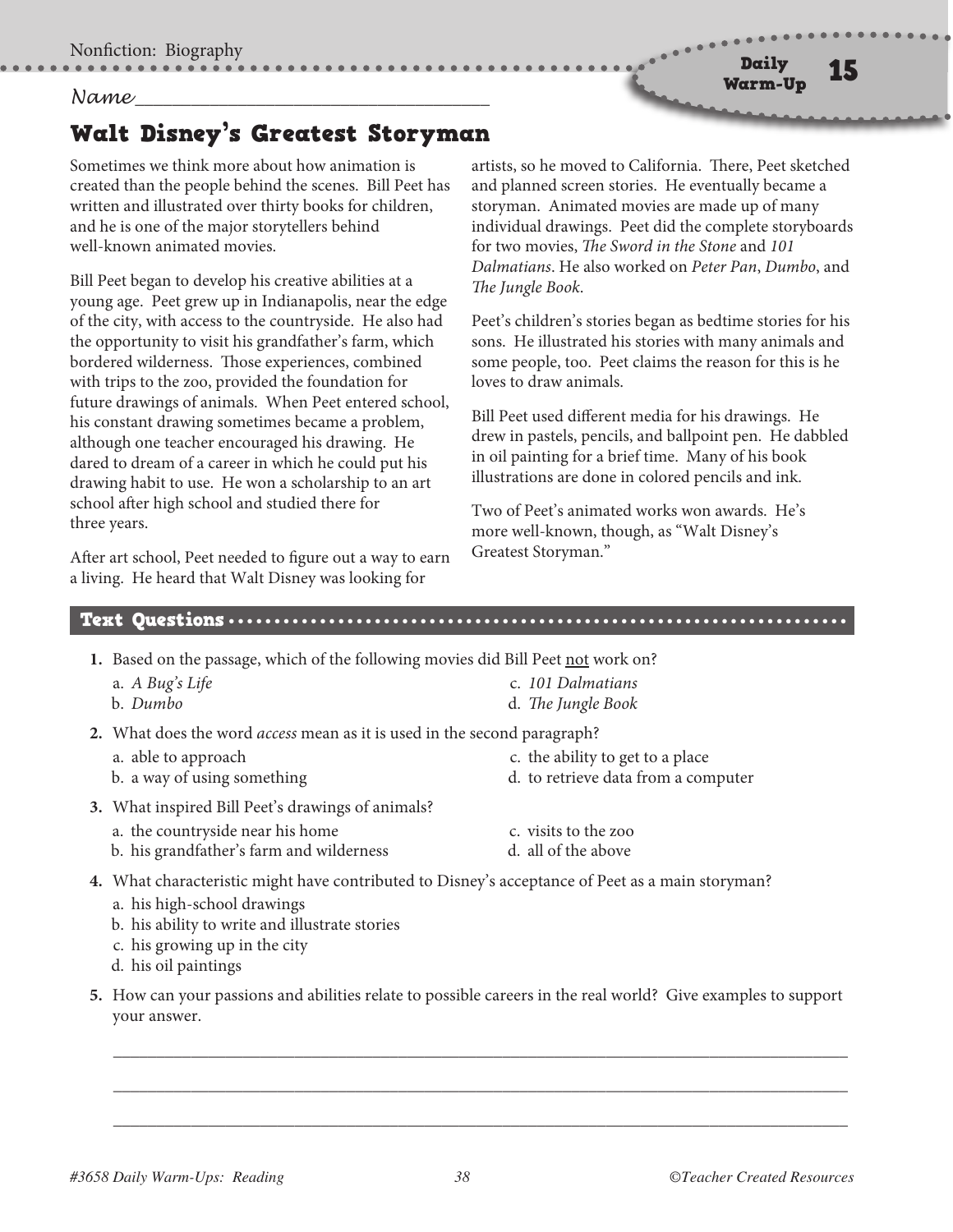#### *Name* **\_\_\_\_\_\_\_\_\_\_\_\_\_\_\_\_\_\_\_\_\_\_\_\_\_\_\_\_\_\_\_\_\_\_\_\_\_\_**

# The Perfect Princess

In a lost kingdom, in a castle that is now crumbled ruins, a young monarch sat on his throne. Since his father's death not too many weeks prior, he now had full responsibility for his people. The king's thoughts were consumed with only the needs of his peasants, and daily he grew more weary. His mother noticed the pallor in his cheeks and how his once sparkling eyes were dim.

"I must find him a wife," she said to herself. "Someone who can help shoulder his burdens."

She secretly sent her most trusted knights out to comb the lands for the perfect princess. A year passed, and her men returned with dismal reports of the fair maidens.

With the coming of winter, the queen set out on a journey of her own, revealing her true intentions to her son. Disguising herself as an old gypsy woman, she traveled to a kingdom across the sea. Enduring bitter

wind and snow, the ship finally made it to port, and the queen slowly found her way to the gates of the castle. However, after hearing her foreign accent, the guard sent her away. Day after day, the old woman returned to the castle until finally the princess insisted on allowing her to pass.

During this time, the queen caught a horrible cold. The princess took pity on her and patiently nursed the woman back to health. When the old woman's health was restored, the princess presented the queen with enough money to return to her homeland, sending her on her way with an escort on the fastest vessel. Upon her arrival home, the queen sent a messenger to the king of the kingdom across the sea, declaring her intentions: she wished her son to marry the princess who had treated her with such compassion. And so they were married, and together they ruled with a patience and kindness that had never been seen before.

## Text Questions

- **1.** What was the quality that convinced the queen that this princess should marry her son?
	- a. cleverness
	- b. compassion
	- c. impatience
	- d. wealth
- **2.** When did the queen become ill?
	- a. when she had to assume responsibility for the peasants in the land
	- b. when she grew concerned about her son's health
	- c. when she was waiting to gain entrance into the foreign castle
	- d. when her son married the princess
- **3.** What does the word *pallor* mean as it is used in the text?
	- a. paleness
	- b. illness
	- c. fearfulness
	- d. darkness
- **4.** What happened when the queen decided to set out on a journey?
	- a. She revealed her intentions to her son.
	- b. She took several of her hand maidens along on the voyage.
	- c. She disguised herself as an old woman.
	- d. both a and c
- **5.** Which fairy tale does this remind you of? Give reasons to support your answer.

\_\_\_\_\_\_\_\_\_\_\_\_\_\_\_\_\_\_\_\_\_\_\_\_\_\_\_\_\_\_\_\_\_\_\_\_\_\_\_\_\_\_\_\_\_\_\_\_\_\_\_\_\_\_\_\_\_\_\_\_\_\_\_\_\_\_\_\_\_\_\_\_\_\_\_\_\_\_\_\_\_\_\_\_\_\_

\_\_\_\_\_\_\_\_\_\_\_\_\_\_\_\_\_\_\_\_\_\_\_\_\_\_\_\_\_\_\_\_\_\_\_\_\_\_\_\_\_\_\_\_\_\_\_\_\_\_\_\_\_\_\_\_\_\_\_\_\_\_\_\_\_\_\_\_\_\_\_\_\_\_\_\_\_\_\_\_\_\_\_\_\_\_